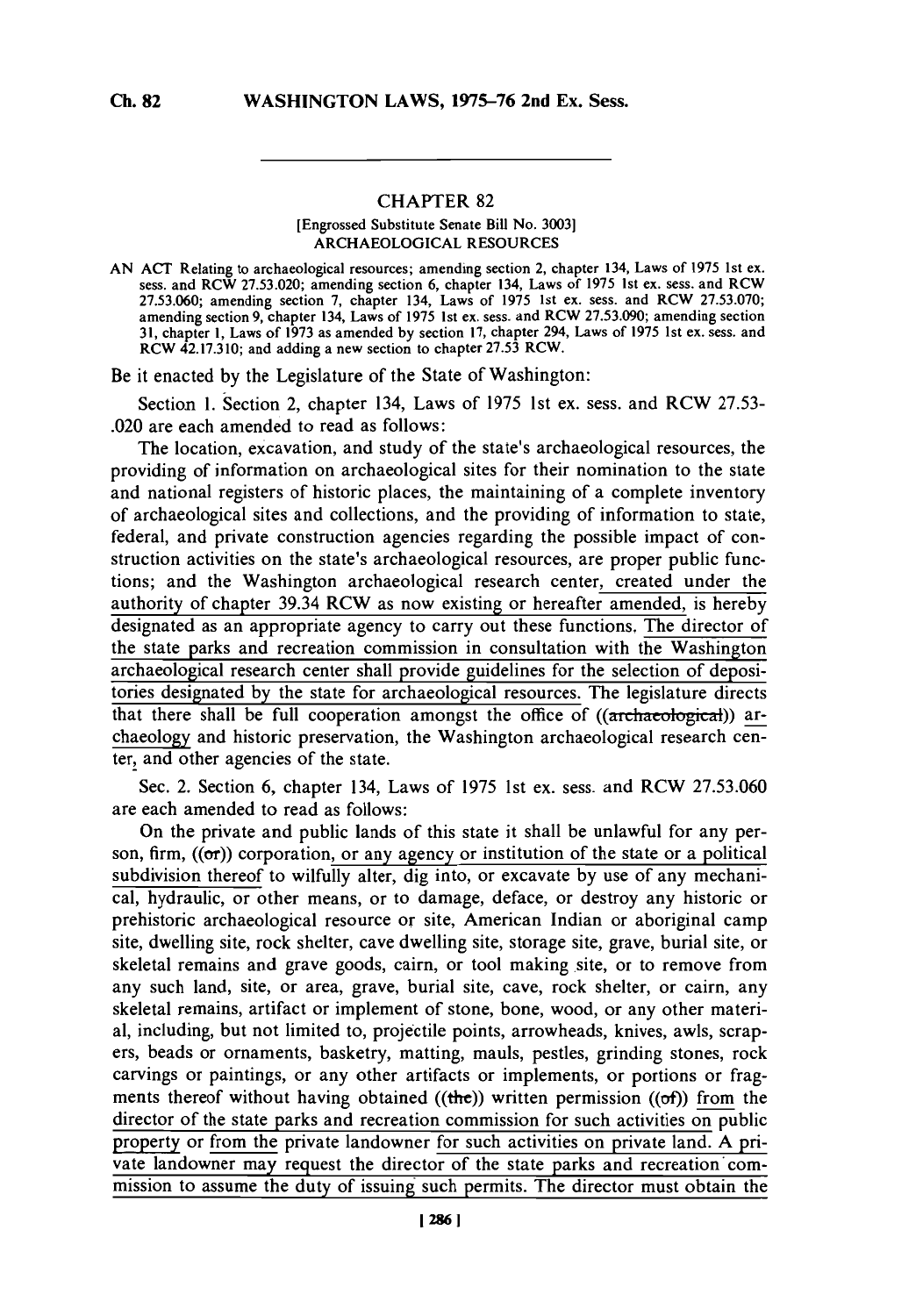consent of the public property owner or agency responsible for the management thereof, prior to issuance of the permit. The director of the state parks and recreation commission in consultation with the Washington state archaeological research center shall develop guidelines for the issuance and processing of such permits. Such written permission shall be physically present while any such activity is being conducted. The provisions of this section shall not apply to the removal of artifacts found exposed on the surface of the ground nor to the excavation and removal of artifacts from state owned shorelands below the line of ordinary high water and from state owned tidelands below the line of ordinary high tide.

Sec. **3.** Section **7,** chapter 134, Laws of *1975* 1st ex. sess. and RCW **27.53.070** are each amended to read as follows:

It is the declared intention of the legislature that field investigations on privately owned lands should be discouraged except in accordance with both the provisions and spirit of this chapter and persons having knowledge of the location of archaeological sites or resources are encouraged to communicate such information to the Washington archaeological research center. Such information shall not constitute a public record which requires disclosure pursuant to the exception authorized in RCW 42.17.310, as now or hereafter amended, to avoid site depredation.

Sec. 4. Section **9,** chapter 134, Laws of **1975** 1st ex. sess. and RCW **27.53.090** are each amended to read as follows:

Any person violating any of the provisions of this chapter shall be guilty of a misdemeanor. Each day of continued violation of any provision of this chapter shall constitute a distinct and separate offense. Violations shall be reported to the appropriate law enforcement agency or to the director of the state parks and recreation commission.

Sec. **5.** Section **31,** chapter **1,** Laws of **1973** as amended **by** section **17,** chapter 294, Laws of **1975** 1st ex. sess. and RCW 42.17.310 are each amended to read as **follows:**

**(1)** The following shall be exempt from public inspection and copying:

(a) Personal information in any files maintained for students in public schools, patients or clients of public institutions or public health agencies, welfare recipients, prisoners, probationers, or parolees.

**(b)** Personal information in files maintained for employees, appointees, or elected officials of any public agency to the extent that disclosure would violate their right to privacy.

(c) Information required of any taxpayer in connection with the assessment or collection of any tax **if** the disclosure of the information to other persons would violate the taxpayer's right to privacy or would result in unfair competitive disadvantage to such taxpayer.

**(d)** Specific intelligence information and specific investigative records compiled **by** investigative, law enforcement, and penology agencies, and state agencies vested with the responsibility to discipline members of any profession, the nondisclosure of which is essential to effective law enforcement or for the protection of any person's right to privacy.